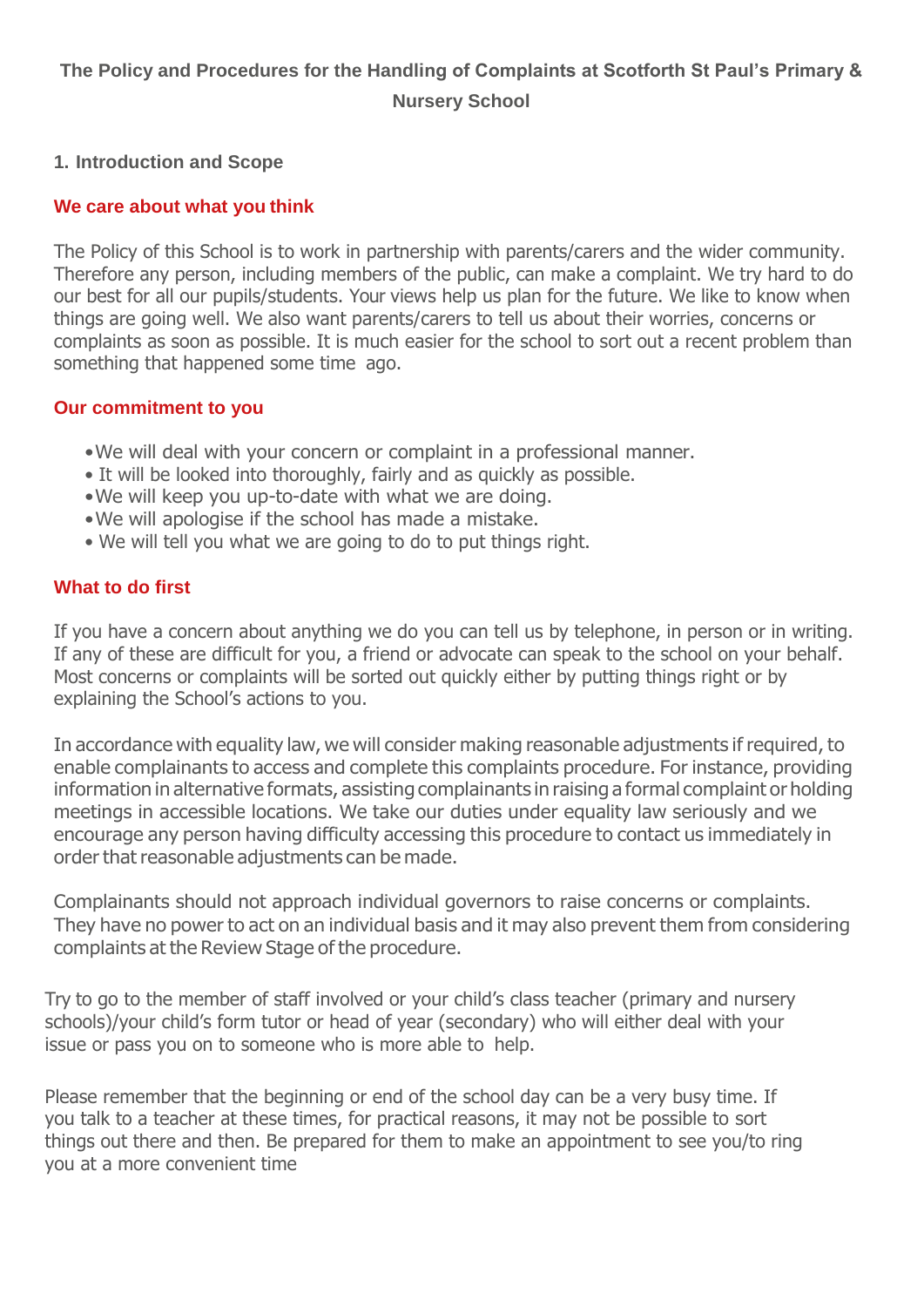In considering concerns or complaints, the School will ensure that they are dealt with effectively and with fairness to all parties. Where possible, complaints will be resolved informally. Where a complaint has not been resolved informally, then the formal procedures set out in section "6(ii)" will be followed. Where your concern or complaint is considered sufficiently complex or serious, the school may choose to investigate formally from the outset.

## **2. What is a concern or a complaint?**

- (a) A concern or a complaint is defined as:
	- An expression of dissatisfaction about the conduct/operation of the School.
	- •The conduct of, actions or lack of actions by a member of staff/the Governing Board/an individual governor.
	- •Unacceptable delay in dealing with a matter or the unreasonable treatment of a pupil or other person.
- (b) This procedure does not cover complaints or concerns that are dealt with under other statutory procedures, including those listed in the following table, as separate procedures apply.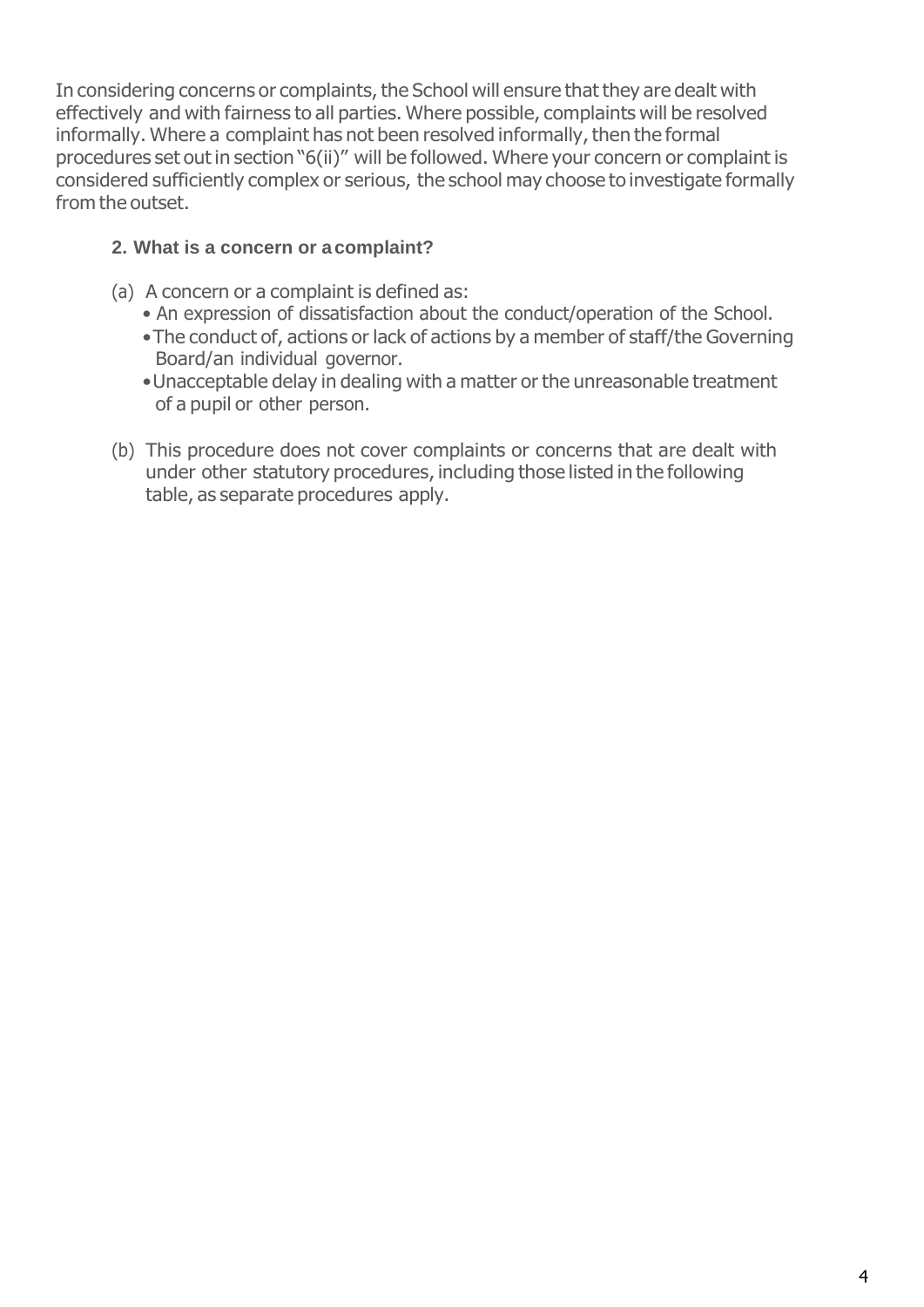| These procedures do<br>not cover                                                                                                         | Who to contact                                                                                                                                                                                                                                                                                                                                                                                                                                                                                                                     |
|------------------------------------------------------------------------------------------------------------------------------------------|------------------------------------------------------------------------------------------------------------------------------------------------------------------------------------------------------------------------------------------------------------------------------------------------------------------------------------------------------------------------------------------------------------------------------------------------------------------------------------------------------------------------------------|
| <b>Admissions to</b><br>schools<br><b>Appeals for schools</b>                                                                            | Concerns about admissions/appeals, should be raised with<br>Lancashire County Council (Pupil Access Team)<br>Email: ESCPupilAccessCentral@lancashire.gov.uk<br>Tel: 0300 123 6707                                                                                                                                                                                                                                                                                                                                                  |
| <b>Inclusion Service:</b><br><b>Statutory</b><br>assessments of<br><b>Special Educational</b><br><b>Needs and Disabilities</b><br>(SEND) | Concerns about Special Educational Needs and Disabilities, should<br>be raised with Lancashire County Council Tel: 0300 123 6706<br>Email: enquiries@lancashire.gov.uk                                                                                                                                                                                                                                                                                                                                                             |
| <b>School reorganisation</b><br>proposals                                                                                                | Concerns school re-organisation proposals should be raised with<br>Lancashire County Council (School Place Planning Team) Email:<br>schoolplanning@lancashire.gov.uk                                                                                                                                                                                                                                                                                                                                                               |
| <b>Child Protection</b><br>Investigation                                                                                                 | Complaints about child protection matters are handled under our<br>child protection and safeguarding policy and in accordance with<br>relevant statutory guidance.<br>If you have serious concerns, you may wish to contact the local<br>authority designated officer (LADO) who has local responsibility for<br>safeguarding or the Multi-Agency Safeguarding Hub (MASH).<br>Email: MASHeducation@lancashire.gov.uk                                                                                                               |
| <b>School Exclusions *</b>                                                                                                               | Further information about raising concerns about exclusion can be<br>found at: www.gov.uk/school-discipline-exclusions/exclusions.<br>Concerns about exclusions should be raised with Lancashire<br>County Council (Pupil Access Team)<br>Email: ESCPupilAccessCentral@lancashire.gov.uk<br>Tel: 0300 123 6707<br>*complaints about the application of the behaviour policy can be<br>made through the school's complaints procedure. Please refer<br>to the school's behaviour policy, which is located on the<br>school website. |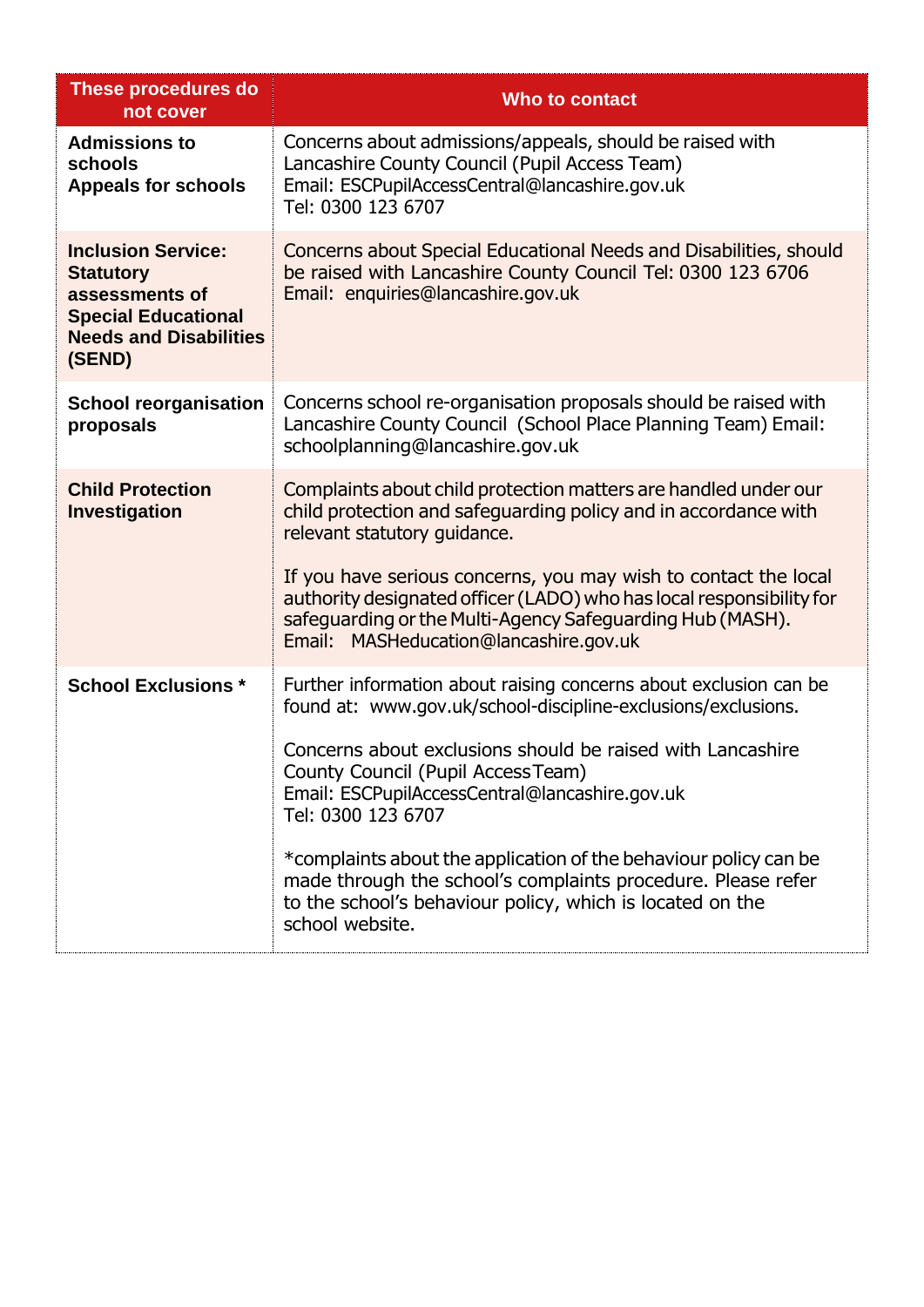| <b>These procedures do</b><br>not cover                                                                                                                                   | Who to contact                                                                                                                                                                                                                                                                                                                                           |  |
|---------------------------------------------------------------------------------------------------------------------------------------------------------------------------|----------------------------------------------------------------------------------------------------------------------------------------------------------------------------------------------------------------------------------------------------------------------------------------------------------------------------------------------------------|--|
| Whistleblowing                                                                                                                                                            | We have an internal whistleblowing procedure for all our<br>employees, including temporary staff and contractors.                                                                                                                                                                                                                                        |  |
|                                                                                                                                                                           | The Secretary of State for Education is the prescribed person for<br>matters relating to education for whistleblowers in education who<br>do not want to raise matters direct with their employer. Referrals can<br>be made at: www.education.gov.uk/contactus.                                                                                          |  |
|                                                                                                                                                                           | Volunteer staff who have concerns about our school should<br>complain through the school's complaints procedure. You may<br>also be able to complain direct to Lancashire County Council or<br>the Department for Education depending on the substance of your<br>complaint<br>www.education.gov.uk/contactus<br>Complaintsandfeedback@lancashire.gov.uk |  |
| <b>Staff grievance</b><br>procedures                                                                                                                                      | Complaints from staff will be dealt with under the school's internal<br>grievance procedures.                                                                                                                                                                                                                                                            |  |
| <b>Staff conduct</b>                                                                                                                                                      | Complaints about staff will be dealt with under the school's internal<br>disciplinary procedures, if appropriate.                                                                                                                                                                                                                                        |  |
|                                                                                                                                                                           | Complainants will not be informed of any disciplinary action taken<br>against a staff member as a result of a complaint. However, the<br>complainant will be notified that the matter is being addressed.                                                                                                                                                |  |
| <b>Complaints about</b><br>services provided<br>by other providers<br>who may use school<br>premises or facilities                                                        | Providers should have their own complaints procedure to deal with<br>complaints about their service. Please contact them direct.                                                                                                                                                                                                                         |  |
| <b>National Curriculum</b><br>content<br><b>Early Years</b><br><b>Foundation Stage</b><br><b>Statutory Framework</b><br><b>Collective worship</b><br><b>Sex Education</b> | Please contact the Department for Education at:<br>www.education.gov.uk/contactus                                                                                                                                                                                                                                                                        |  |
| <b>Unauthorised</b><br>absence fines                                                                                                                                      | <b>Please contact Lancashire County Council</b><br>Tel: 0300 123 701                                                                                                                                                                                                                                                                                     |  |
| Freedom of<br><b>Information</b><br><b>Data Protection</b><br>(GDPR)                                                                                                      | Data Protection Officer at the school and if this remains unresolved<br>the Information Commission Office Tel: 0303 123 1113<br>Email: dataprotectionfee@ico.org.uk                                                                                                                                                                                      |  |
| <b>Functions of the</b><br><b>County Council</b>                                                                                                                          | <b>Complaints and Appeals Team</b><br><b>Legal and Democratic Services</b><br><b>County Hall Preston</b><br><b>PR1 8XJ</b><br>Tel: 0300 1236701<br>Email: Complaintsandfeedback@lancashire.gov.uk                                                                                                                                                        |  |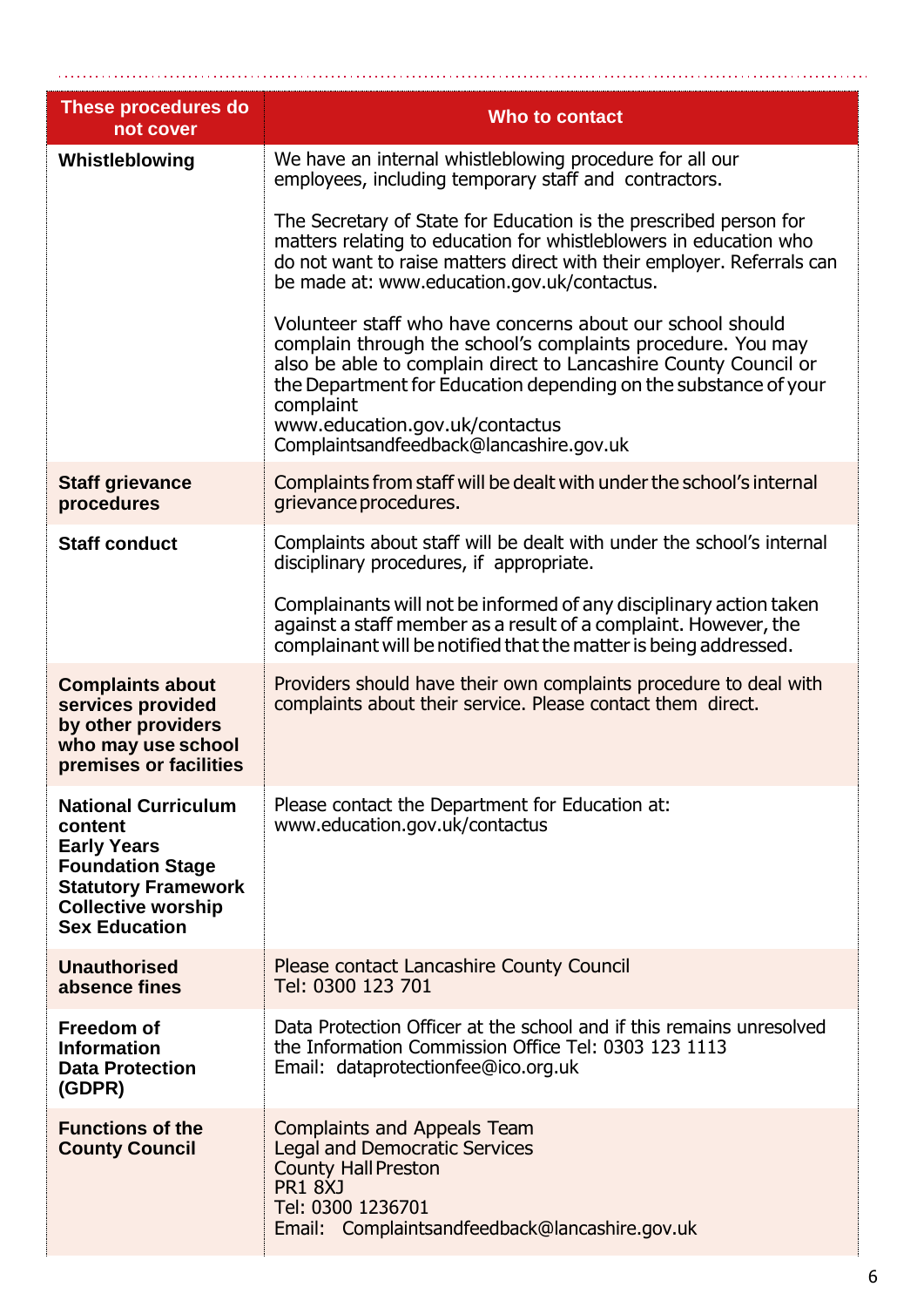## **3. AnonymousComplaints**

The School will always give serious consideration to concerns and complaints that are brought to its attention. However, anonymous complaints will not normally be considered.

## **4. Unreasonable Complaints**

There is a right to raise a complaint against a school and an expectation that the individual will exhaust the School's procedures. If the individual contacts the school again with the same issue, this could be seen as unreasonable and the school may choose not to respond.

The school should seek advice from Governor Services and their Legal Adviser, prior to taking the decision not to progress the complaint further. The school should not stop responding to a complaint because an individual is viewed as difficult to deal with or asks complex questions. The school may refuse to respond to the subject matter but not the correspondent. The DfE provide additional guidance in 'Best Practice Guidance for School Complaints

Procedures' (January 2019 and updated in March 2019).

See: [https://www.](http://www.gov.uk/government/publications/school-complaints-procedures/best-practice-)go[v.uk/government/publications/school-complaints-procedures/best-practice](http://www.gov.uk/government/publications/school-complaints-procedures/best-practice-)advice-for-school-complaints-procedures-2019

## **5. Making a complaint**

| Type of Complaint:                                              | Contact the:                                 |
|-----------------------------------------------------------------|----------------------------------------------|
| Something that has happened, or failed to<br>happen, in School. | Class teacher                                |
| The actions of the class teacher.                               | Headteacher via the school.                  |
| The actions of the Headteacher.                                 | Chair of Governors via the school.           |
| The actions of a governor.                                      | Chair of Governors via the school.           |
| The actions of the Chair of Governors.                          | Vice Chair via the School.                   |
| The actions of the Governing Board.                             | Clerk to the Governing Board via the School. |

### **6.Roles and Responsibilities of the Complainant**

The complainant will receive a more effective response to the complaint if they:

- •explain the complaint in full as early as possible;
- •co-operate with the school in seeking a solution to the complaint;
- respond promptly to requests for information or meetings or in agreeing the details of the complaint;
- •askforassistanceasneeded;
- •treat all those involved in the complaint with respect and
- refrain from publicising the details of their complaint on social media and respect confidentiality.

The School /Governing Board would in most cases hope to resolve concerns and complaints at an informal stage, but the procedures allow for formal consideration of a complaint and a review stage if matters cannot be resolved.

The School is committed to dealing with complaints as speedily as possible and would plan to complete each stage within 20 school days. From time to time, it may not be possible to complete the process in that timescale. Where it is not possible, the complainant will be informed of any delays.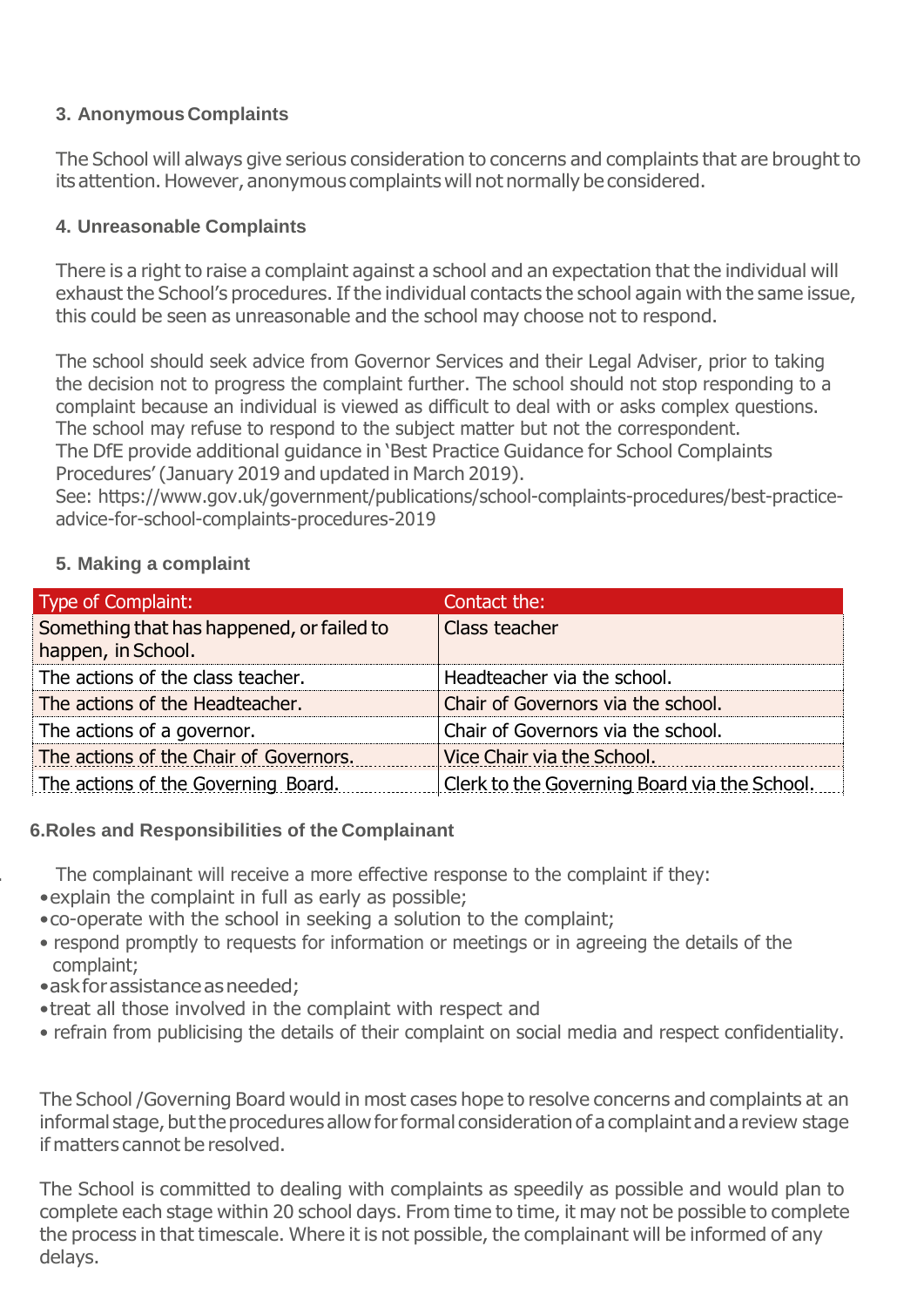Where complaints are made against an individual member of the school staff or a governor, the individual will be informed of the complaint at the earliest opportunity and certainly before any investigation commences

# **7. The Complaint Procedure**

# **(i)Informal Stage**

The school will seek to resolve complaints informally by email, telephone call, brief meeting as appropriate. If the complaint is unable to be resolved at this stage, the school will ask you to put your concerns or complaint in writing and the 'Formal Stage' - Paragraph 6(ii) of the procedures will commence from the date that the letter is received by the school.

If the school has not heard from you within 20 school days, it will assume that you do not want to take things any further and the complaint will be closed.

For concerns regarding the Headteacher, the complainant should put the complaint in a sealed envelope marked 'private and confidential' and addressed to the Chair of Governors via the School. Under Data Protection legislation, the school is not permitted to provide the personal details of the Chair of Governors, but the School will forward the envelope to Chair as soon as possible.

# **(ii) Formal Stage**

This stage will commence when the:

- Informal complaint has not been resolved to the satisfaction of the complainant.
- Or
- •Complainant has indicated they wish to go straight to the formal stage.
- Or
- School feels that the complaint is inappropriate for an informal resolution.

The person responsible for investigating the complaint will:

•Following receipt of the written complaint, formally acknowledge receipt of the complaint and ensure the complainant receives an up to date copy of the School's Complaint Policy and Procedures.It should be clarified what the complainant feels would put things right if it is not clear in the correspondence.

**Note:** It is acceptable for someone else to submit the complaint on behalf of the complainant with their knowledge and consent.

- Seek advice, as appropriate. (Dependent on the nature of the complaint, this could include: the Clerk to the Governing Board; Legal Services; Schools' HR Team; the School's Adviser; the Schools' Finance Officer; Pupil Access Officer or other appropriate Lancashire County Council Officer.)
- Inform the member of staff (or governor) if the complaint concerns them and provide them with a copy of the complaint and the School's Policy and Procedures.
- •Arrange and complete a full investigation of the complaint.
- Prepare a report following the investigation; consider whether the complaint is substantiated or unsubstantiated and consider what actions may need to be taken.
- •Advise the complainant, in writing, of the outcome of the investigation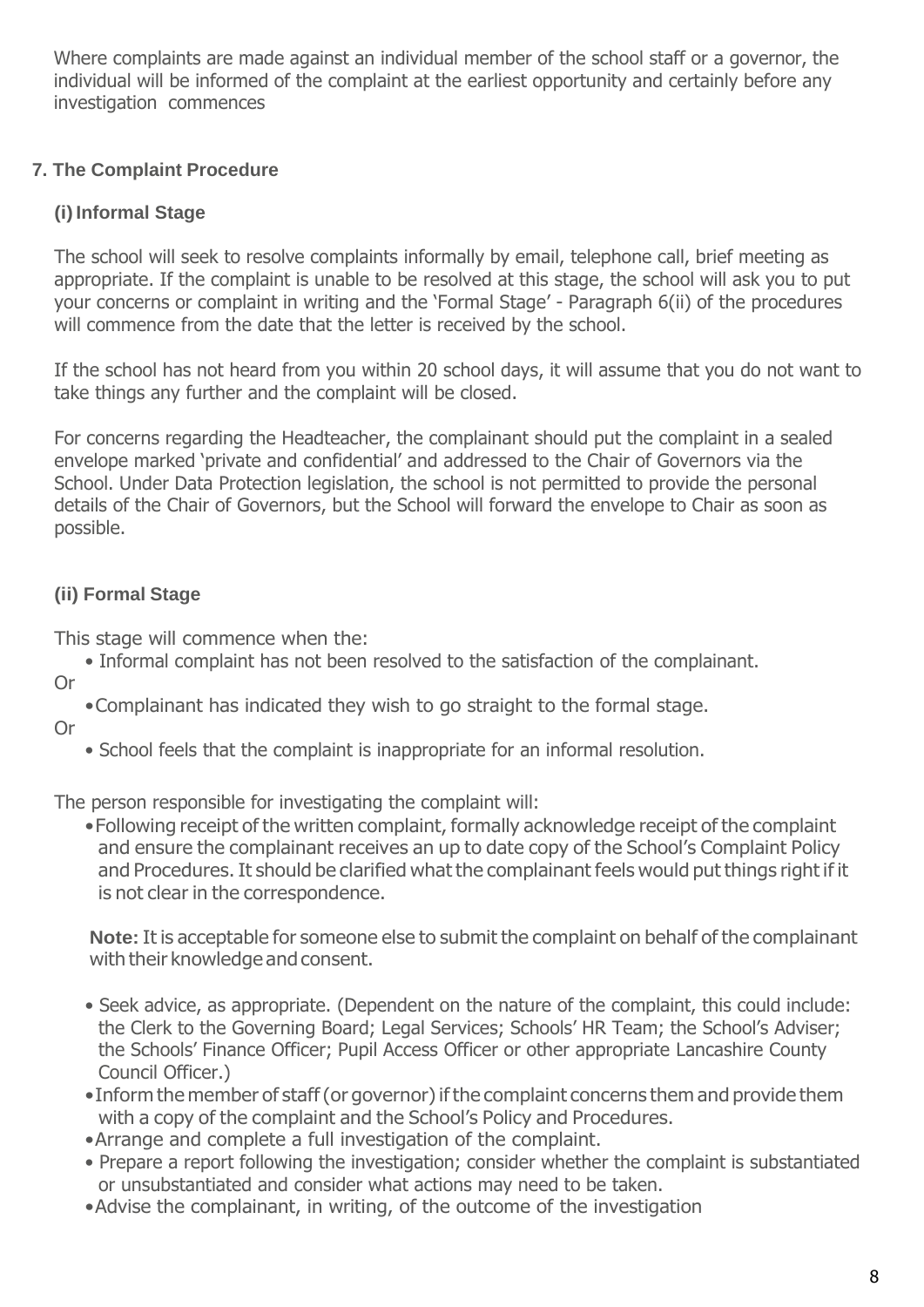### **Should the Complaint Remain Unresolved**

• When a complaint remains unresolved, the complainant can request a review by the Complaints Review Committee to be arranged. This request must be received by the Clerk to the Governing Board with 20 school days of the notification from the Headteacher/Chair of Governors. The request must be in writing, set out the grounds as to which matters remain unresolved and include any relevant documentation.

**Note:** If the Clerk to the Review Committee does not hear from the complainant within 20 school days of the notification of the outcome of the investigation, the complaint will be closed.

- •The Headteacher/Chair of Governors should make a record in the Complaints Register\* of the complaint and its outcome. This record may need to be updated by the Chair of the Review Committee in due course. The Complaints Register should be available for Ofsted Inspection purposes.
- **\* Note:** This is a requirement for Academies and strongly recommended for maintained schools.

### **(iii) Complaints Review Committee**

In very exceptional circumstances where the complaint has not been resolved by the Headteacher/Chair of Governors, a meeting of the Complaints Review Committee will be arranged to review the complaint. The request must be made in writing to the Clerk to the Governing Board via the school. The request for the review must clearly set out the matters which remain unresolved.

The Clerk to the Governing Board will acknowledge receipt and will convene the Complaints Review Committee. It is not expected to take more than 20 days to convene but the Clerk to the Committee will update the complainant as appropriate.

The clerk will request copies of written evidence and will circulate the papers 5 working days before the Committee meets. The committee will not normally accept, as evidence, recordings of conversations that were obtained covertly and without the informed consent of all parties being recorded.

The committee will also not review any new complaints at this stage or consider evidence unrelated to the initial complaint to be included. New complaints must be dealt with from Stage 1 of the procedure.

The meeting will be held in private. Electronic recordings of meetings or conversations are not normally permitted unless a complainant's own disability or special needs require it. When a request for the meeting to be recorded is received, this must be with the clerk in advance of the meeting taking place. The consent of all parties concerned must be obtained. The request and the decision will be recorded in the minutes of the meeting.

### **The Committee will:**

- •Consist of 3 governors who have no prior knowledge of the complaint.
- With the Clerk, prepare an Agenda and invite the Headteacher and/or Chair of Governors, (as appropriate) and the complainant to the meeting.